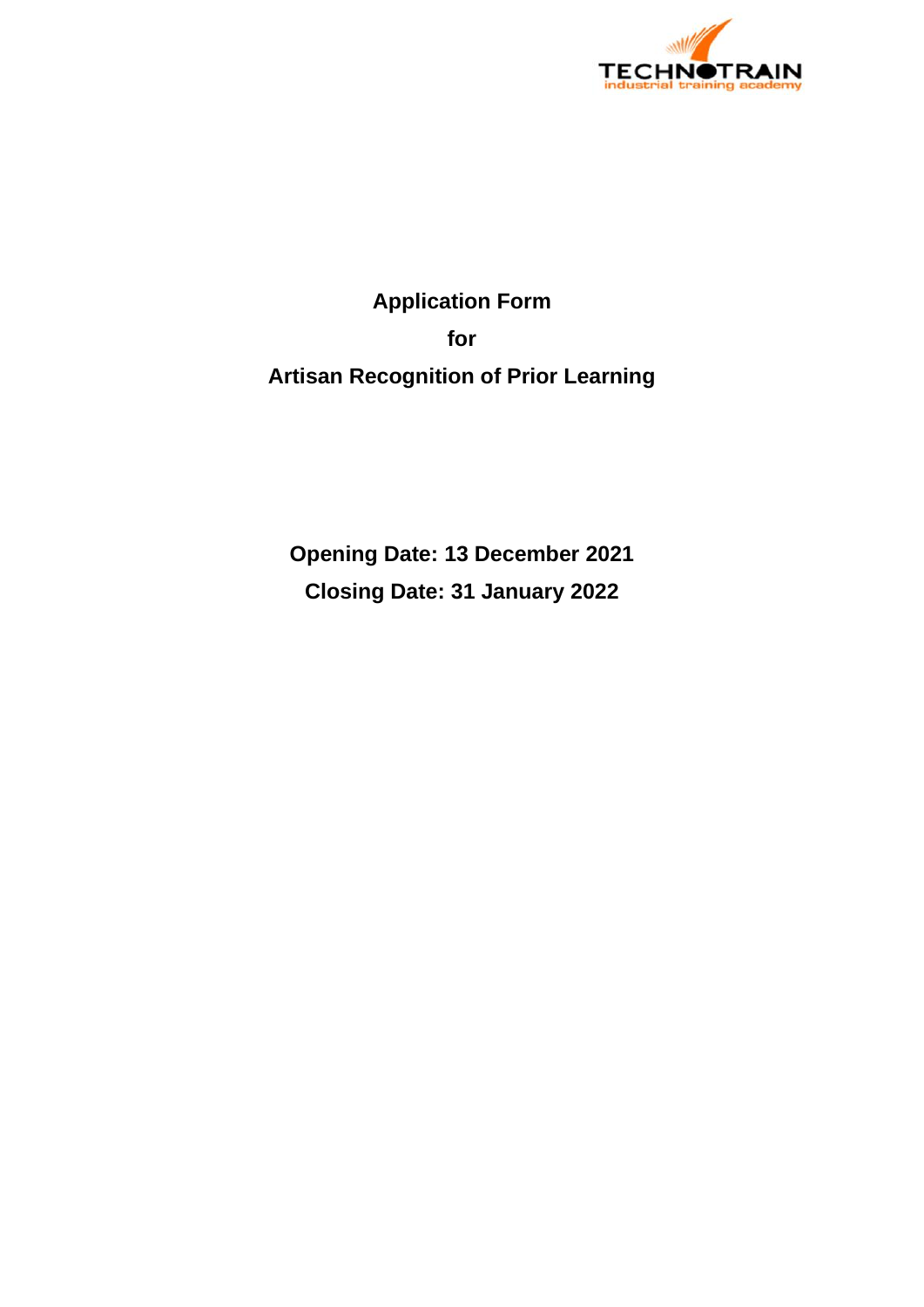

## **Section A: Employer details**

| <b>Yes</b>  |  |                                                                                                       | <b>No</b>                                       |  |
|-------------|--|-------------------------------------------------------------------------------------------------------|-------------------------------------------------|--|
|             |  |                                                                                                       |                                                 |  |
|             |  |                                                                                                       |                                                 |  |
| <b>Yes</b>  |  |                                                                                                       | <b>No</b>                                       |  |
|             |  |                                                                                                       |                                                 |  |
| <b>Name</b> |  |                                                                                                       |                                                 |  |
|             |  |                                                                                                       |                                                 |  |
|             |  |                                                                                                       |                                                 |  |
|             |  |                                                                                                       |                                                 |  |
|             |  |                                                                                                       |                                                 |  |
|             |  | <b>Designation</b><br><b>Tel Number</b><br><b>Cell Phone</b><br><b>Number</b><br><b>Email Address</b> | If yes, please attach workplace approval letter |  |

### **Section B: Candidate Details**

| <b>First Name of</b><br><b>Candidate</b>                        |             |   |  | Surname of<br><b>Candidate</b> |  |   |  |
|-----------------------------------------------------------------|-------------|---|--|--------------------------------|--|---|--|
| Age                                                             |             |   |  |                                |  |   |  |
| <b>Gender (Tick)</b>                                            | <b>Male</b> |   |  | <b>Female</b>                  |  |   |  |
| Race                                                            | А           | r |  |                                |  | W |  |
| <b>Highest Qualification (Attach Copy)</b><br>of qualification) |             |   |  |                                |  |   |  |